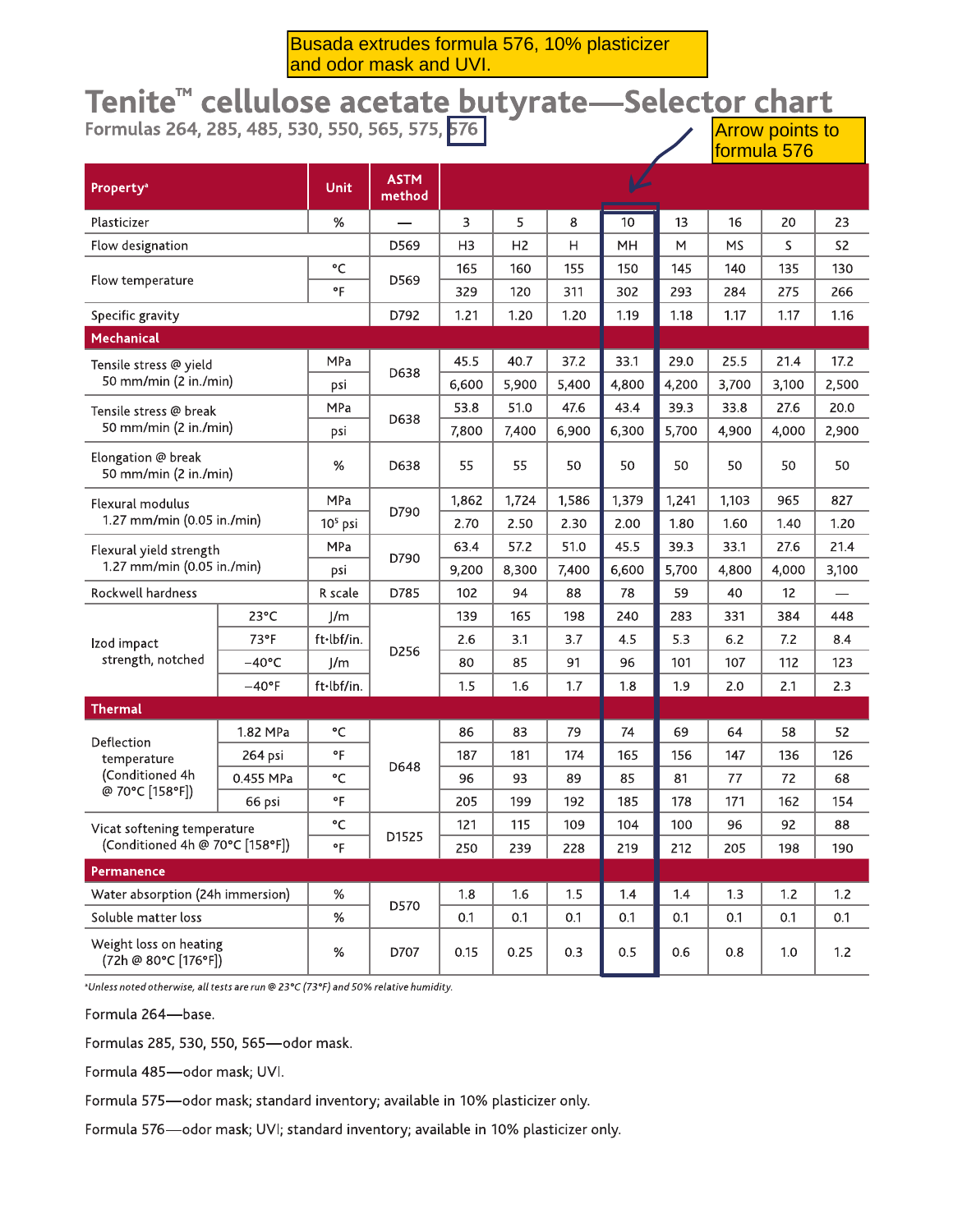# Tenite<sup>™</sup> cellulose acetate butyrate—Selector chart<br>Formulas 264, 285, 485, 530, 550, 565, 575, 576

| Miscellaneous butyrate properties                             |                                                                                                |
|---------------------------------------------------------------|------------------------------------------------------------------------------------------------|
| Refractive index (ASTM D542)                                  | $1.46 - 1.49$                                                                                  |
| Light transmission (1.52-mm [0.06-in.] thickness) (ASTM E308) | >90%                                                                                           |
| UV light screening (>99% absorbed) (ASTM E308)                | Formulations available on request                                                              |
| Haze (1.52-mm [0.06-in.] thickness) (ASTM D1003)              | $<8.5\%$                                                                                       |
| Specific heat @ 23°C (73°F) (DSC)                             | 1.26-1.67 kJ/kg·K (0.301-0.399 Btu/lb·°F)                                                      |
| Thermal conductivity (ASTM C177)                              | 0.17-0.33 W/m•K (1.2-2.3 Btu•in./h•ft2•°F)                                                     |
| Coefficient of linear thermal expansion (ASTM D696)           | 11–17 x 10 <sup>-5</sup> mm/mm <sup>-o</sup> C (6–9 x 10 <sup>-5</sup> in./in. <sup>o</sup> F) |
| Mold shrinkage (ASTM D955)                                    | $0.2\% - 0.6\%$                                                                                |
| Dielectric strength (ASTM D149)                               | 11.8-18.7 kV/mm (300-475 V/mil)                                                                |
| Dielectric constant @ 1 MHz (ASTM D150)                       | $3.3 - 3.8$                                                                                    |
| Dissipation factor @ 1 MHz (ASTM D150)                        | $0.01 - 0.15$                                                                                  |
| Volume resistivity (ASTM D257)                                | $10^{13} - 10^{15}$ ohm $\cdot$ cm                                                             |

Properties reported here are typical of average lots. Eastman makes no representation that the material in any particular shipment will conform exactly to the values given.

Conversions of metric/U.S. customary values may have been rounded off and therefore may not be exact.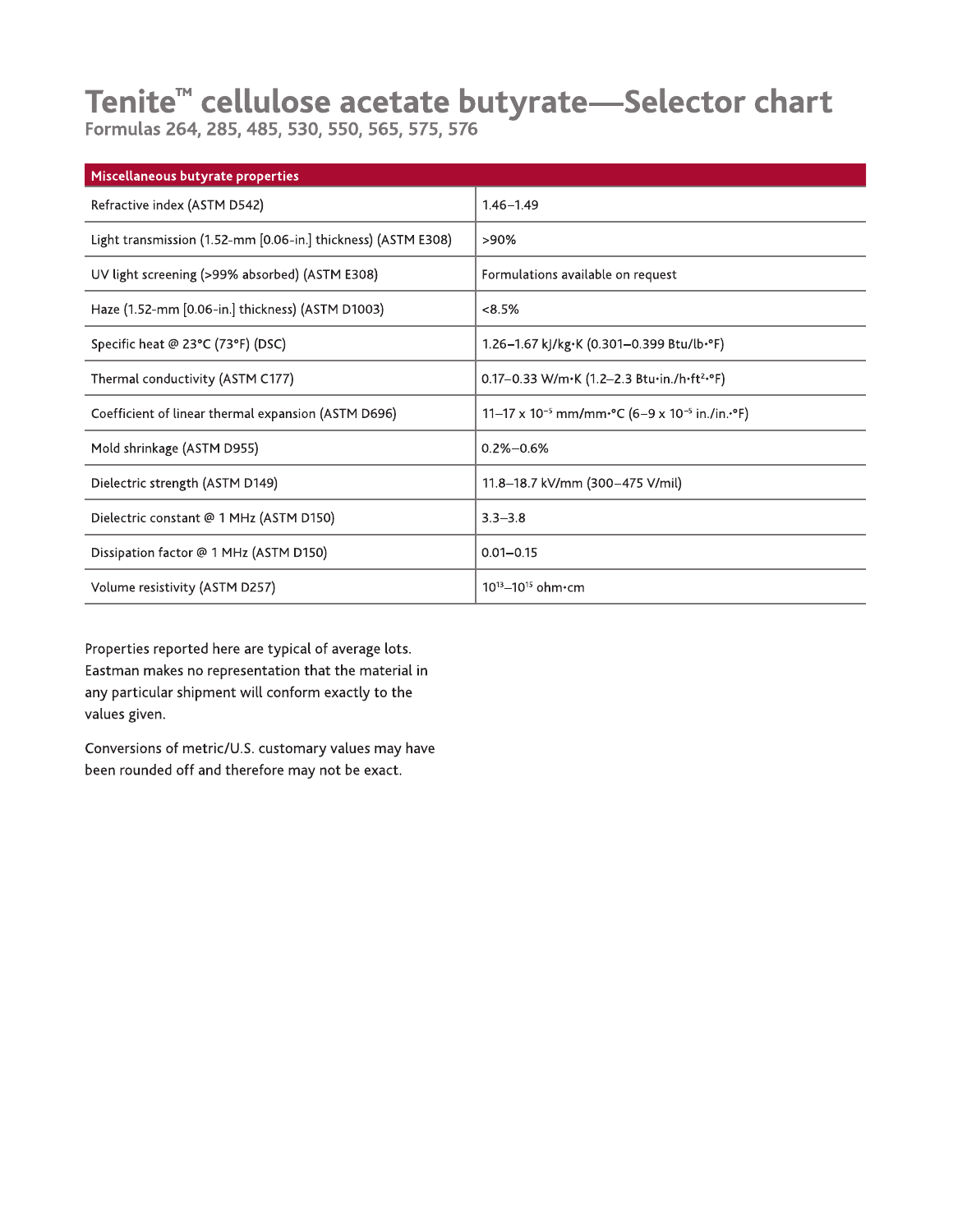| TYPICAL MATERIAL PROPERTIES |  |
|-----------------------------|--|
|-----------------------------|--|

|                                                               | <b>ASTM</b><br>Test<br>Method | Test<br>Temp.  | Value    |
|---------------------------------------------------------------|-------------------------------|----------------|----------|
| <b>Specific Gravity</b>                                       | D792                          | $73^{\circ}$ F | 1.2      |
| Hardness, Rockwell R Scale                                    | D785                          | $73^\circ F$   | 79       |
| Tensile Strength (Yield), psi                                 | D638                          | $73^{\circ}$ F | 4,300    |
| Tensile Strength (Fracture), psi                              | D638                          | $73^\circ F$   | 5,550    |
|                                                               | D638                          | 158°F          | 2,800    |
| Flexural Strength (Yield), psi                                | D790                          | $73^{\circ}$ F | 6,200    |
| Flexural Modulus, 10 <sup>5</sup> psi                         | D790                          | $73^\circ F$   | 2.0      |
| Impact Strength (Izod), ft Ibs/in. of notch                   | D <sub>256</sub>              | $73^\circ F$   | 4.2      |
|                                                               | D256                          | $-40^\circ$ F  | 1.0      |
| Water Absorption, % (24 hour immersion)                       | D570                          | $73^\circ F$   | 1.6      |
| Compressive Strength (Yield), psi                             | D695                          | $73^\circ F$   | 4,200*   |
| Deflection Temperature, °F<br>at 66 psi fiber stress          | D648                          |                | $176*$   |
| 264 psi fiber stress                                          | D648                          |                | $152*$   |
| Dielectric Constant at 1kHz                                   | D150                          |                | 3.93     |
| 1MHz                                                          | D150                          |                | 3.64     |
| Dissipation Factor at 1kHz                                    | D150                          |                | .013     |
| 1MHz                                                          | D150                          |                | .025     |
| Dielectric Strength, v/mil<br>(1/8 in. thick, short time)     | D149                          |                | ¢<br>365 |
| Volume Resistivity, ohm cm 10 <sup>15</sup>                   | D257                          |                | 1.4      |
| Thermal Conductivity,<br>10 <sup>-4</sup> cal/sec/sq cm/°C/cm | C177                          |                | 8.0      |

\*Values for compression molded specimens (Yz in. thick). All other values for injection molded specimens (Ya in. thick).

,

t



#### **FABRICATION**

lmportant to the user considering Busada 200 tubing for an application are the variety of machining, finishing, decorating, and assembly techniques applicable to the product.

;-

Machining-ln general, most tools used for machining wood or metal may be used with Busada 200 tubing. Tool speeds should be such that the material does not overheat and soften. Best results are obtained using the highest speed at which overheating does not occur. Cutting edges should be kept sharp and hard, wear resistant tools with greater cutting clearances than are used for cutting metal are recommended. Busada 200 tubing may be drilled, tapped, threaded, turned, milled, and sawed with relative ease. Other important fabrication techniques are heat forming operations such as blow molding.

Surface Finishing-Tool marks may be erased and a variety of surface finishes may be produced on Busada 200 tubing ranging from mirror-like to satin. As with machining, it is important that overheating be avoided and that light pressures be employed. Operations suitable for use on Busada 200 tubing are sanding, wheel polishing and buffing, ashing, rubbing, solvent polishing, and sandblasting.

Decorating-A significant advantage to the design engineer and the industrial designer are the many ways in which Busada 200 tubing may be decorated for functional use or esthetics. Most permanent markings are achieved with hot stamping where, for greater visibility. the stamping may be filled with lacquer or filling paste. Colored foils may also be hot stamped and pressure fused into the plastics surface. In addition, decorating may be readily accomplished by printing, silk screening, engraving, etching, through the use of decals, metal coating, and lacquering.

Assembly-Joints may be made permanent by the use of solvents or cement. Mechanical assembly techniques employing threaded inserts, keyed designs, screws, and swedging with heated tools may also be used.

Busada Manufacturing Corporation has been manufacturing plastics tubing for more than twenty five years. Experience acquired in many different applications is available to help solve particular problems. Busada has gained a reputation for service and quality that is the envy of the industry. Not only does Busada have the technical expertise to assist you but you can count on your order being handled promptly, with care.

Products produced by Busada Manufacturing Corp. are:

Busada 200-Clear Butyrate Tubing Busada 500-Clear Polycarbonate Tubing Busada 600-Clear Acrylic Tubing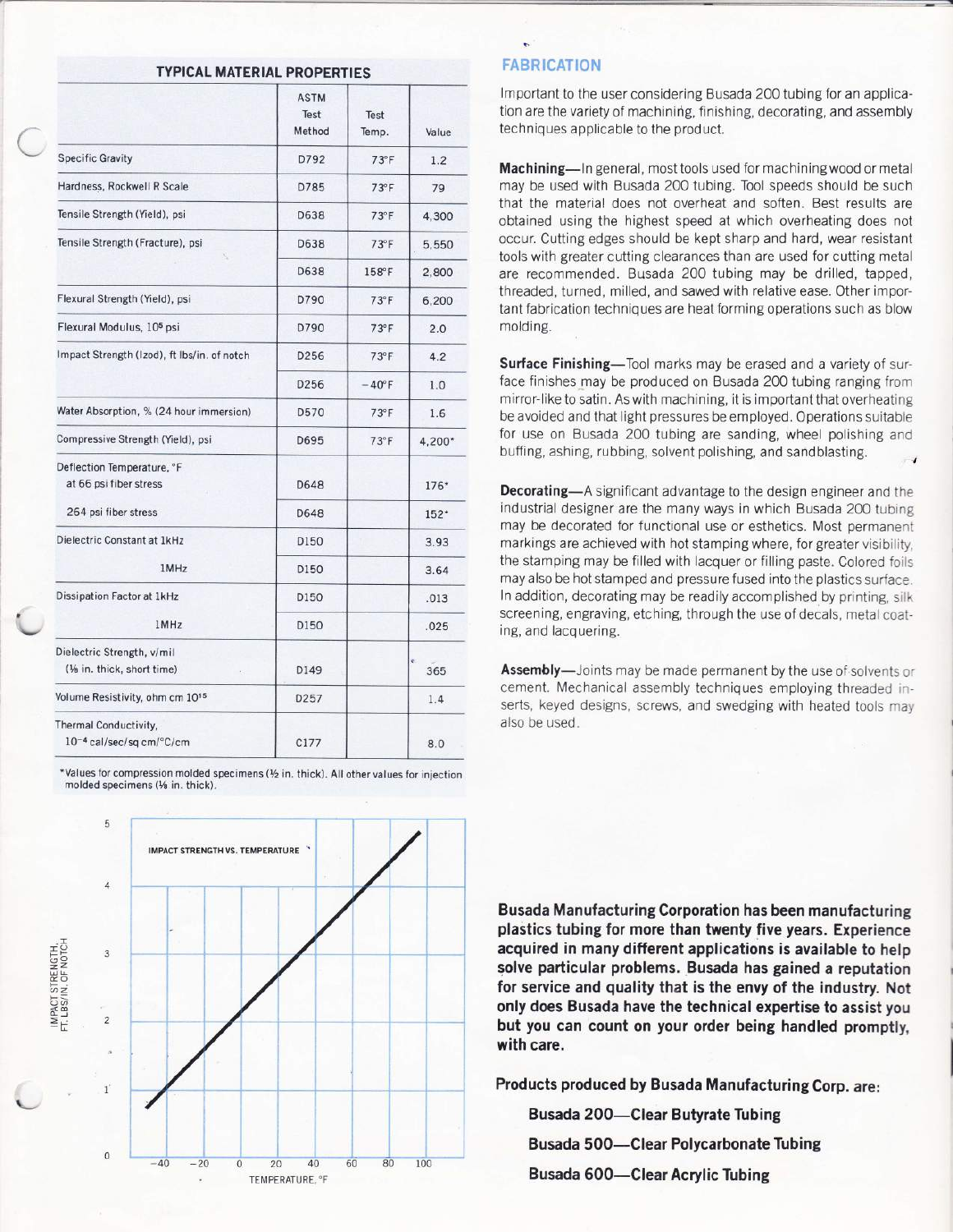Busada 200 tubing is a clear, transparent, thermoplastic tubing extruded from a cellulose acetate butyrate compound (Tenite\* butyrate) especially formulated for improved resistance to aging and weathering. Tubing is manufactured under rigidly controlled conditions to insure consistently high quality. Used in a wide variety of O.E.M. products and in pneumatic conveying applications, Busada 200 tubing features transparency, toughness, weatherability, machinability, consistency, and is shock and shatter resistant.

#### **AVAILABLE SIZES, THICKNESSES AND SHAPES**

Busada 200 tubing is available in a wide variety of stock and standard sizes ranging from 1/2 in. O.D. to 8 in. O.D. with wall thicknesses ranging from 1/16 in. to 1/4 in. depending on diameter. Connecting sleeves and bends of 30, 45 and 90 degrees are available for selected tubing sizes.

#### TABLE OF STANDARD and STOCKED SIZES of BUSADA 200 TUBING

Standard Length: 20 ft. (X indicates standard sizes; O indicates stock sizes)

| Outside              |                         | Wall Thickness (inches) |                         |                         |
|----------------------|-------------------------|-------------------------|-------------------------|-------------------------|
| Diameter<br>(inches) | 1/16                    | $V_{\rm B}$             | 3/16                    | $\frac{1}{2}$           |
| 0.500                | $\overline{\mathsf{x}}$ | $\overline{\mathsf{x}}$ |                         |                         |
| 0.625                | $\overline{x}$          | $\mathsf{x}$            |                         |                         |
| 0.750                | $\overline{x}$          | $\overline{\mathsf{x}}$ |                         |                         |
| 0.875                | $\overline{x}$          | $\overline{\mathsf{x}}$ |                         |                         |
| 1.000                | X                       | $\overline{\mathsf{x}}$ |                         |                         |
| 1.250                | $\overline{\mathsf{x}}$ | $\overline{O}$          |                         |                         |
| 1.500                | $\overline{0}$          | $\chi$                  |                         |                         |
| 1.625                | $\overline{\mathsf{x}}$ | X                       |                         |                         |
| 1.750                | $\mathsf X$             | X                       |                         |                         |
| 1.875                | $\overline{\mathsf{x}}$ | $\overline{\mathsf{x}}$ | $\mathsf X$             |                         |
| 2.000                | $\overline{0}$          | $\mathsf X$             |                         |                         |
| 2.125                | $\overline{\mathsf{x}}$ | X                       | $\overline{\mathsf{x}}$ |                         |
| 2.250                | $\overline{\mathsf{x}}$ | $\overline{\mathsf{x}}$ | $\overline{0}$          |                         |
| 2.375                |                         | $\overline{x}$          | $\overline{0}$          |                         |
| 2.500                |                         | $\overline{\mathbf{x}}$ |                         |                         |
| 2.625                |                         | $\overline{\mathsf{x}}$ | $\overline{0}$          |                         |
| 2.750                | $\overline{\mathsf{x}}$ | $\overline{\mathsf{x}}$ | $\overline{\mathsf{X}}$ |                         |
| 2.875                |                         | $\overline{0}$          | $\overline{o}$          |                         |
| 3.000                | $\overline{\mathsf{x}}$ | $\overline{\mathsf{x}}$ | $\overline{0}$          |                         |
|                      |                         |                         | $\overline{0}$          |                         |
| 3.125                |                         | $\overline{x}$          |                         |                         |
| 3.250                |                         | $\overline{\mathsf{x}}$ | $\overline{0}$          |                         |
| 3.375                | $\overline{\mathsf{x}}$ | $\overline{\mathsf{x}}$ | $\overline{0}$          |                         |
| 3.500                |                         | $\overline{0}$          | $\overline{0}$<br>×     | $\overline{\mathsf{x}}$ |
| 3.625                |                         | $\mathsf X$             | $\overline{0}$          |                         |
| 3.750                |                         | $\overline{\mathbf{x}}$ | $\overline{0}$          |                         |
| 3.875                |                         | $\overline{\mathsf{x}}$ | $\overline{O}$          |                         |
| 4.000                |                         | $\overline{\mathsf{x}}$ | $\overline{0}$          |                         |
| 4.125                |                         | $\mathsf X$             | $\overline{O}$          |                         |
| 4.250                |                         | $\overline{x}$          | $\overline{0}$          |                         |
| 4.313                |                         | X                       | $\overline{O}$          |                         |
| 4.375                |                         | $\overline{\mathsf{x}}$ | $\circ$                 |                         |
| 4.500                |                         | $\overline{\mathsf{x}}$ | x                       | $\overline{x}$          |
| 4.625                |                         |                         | $\overline{0}$          |                         |
| 4.750                |                         | $\overline{\mathsf{x}}$ | X                       |                         |
| 4.875                |                         | $\overline{\mathsf{x}}$ | $\overline{0}$          |                         |
| 5.000                |                         | $\overline{\mathsf{x}}$ | $\overline{0}$          |                         |
| 5.125                |                         |                         | $\overline{O}$          |                         |
| 5.250                |                         | $\overline{\mathsf{x}}$ | $\overline{0}$          |                         |
| 5.500                |                         | $\overline{\mathsf{x}}$ | $\overline{0}$          | $\overline{\mathsf{x}}$ |
| 5.875                |                         |                         | $\overline{\mathsf{x}}$ |                         |
| 6.000                |                         | $\overline{\mathsf{x}}$ | $\overline{\mathsf{x}}$ |                         |
| 6.375                |                         | $\overline{x}$          | $\overline{\mathsf{x}}$ |                         |
| 6.500                |                         | $\overline{X}$          | $\overline{\mathsf{x}}$ |                         |
| 6.625                |                         |                         | $\mathsf{X}$            |                         |
| 7.000                |                         |                         | $\overline{x}$          |                         |
| 7.500                |                         | $\overline{\mathbf{x}}$ | $\overline{\mathsf{x}}$ |                         |
| 8.000                |                         | $\overline{\mathsf{x}}$ | $\overline{\mathsf{x}}$ |                         |
|                      |                         |                         |                         |                         |

Bends of 30, 45, and 90 degrees as well as connecting sleeves are available for selected sizes. Thus, complete tubing assemblies of straight lengths, bends, and slip-fit external sleeves may be constructed for conveying systems.

Bends of 5° to 180° and radii from 4.5" to 80" available depending on outer diameter.

#### **QUALITY CONTROL**

Busada 200 transparent plastics tubing is manufactured under rigidly controlled processing conditions. Manufacturing tolerances of +0.010, -0.015 inch are maintained on 0.D.'s at any point on the circumference and wall thicknesses are controlled to  $\pm 0.005$  inch. In addition, clarity with minimum distortion is assured as Busada 200 tubing is produced without inclusions, discontinuities or other imperfections

#### **SERVICE**

Busada's over two decades of experience in manufacturing consistently high quality tubing under rigidly controlled processing conditions, assisting in a multitude of different applications, and an unexcelled reputation for quality and service, are available to assist the engineer in solving particular design or manufacturing problems.

#### **AGING AND WEATHERING**

Of importance to the design engineer contemplating the use of Busada 200 tubing is its aging and weathering characteristics. Busada 200 tubing is produced from the most weather resistant butyrate formulation. Inhibitors provide resistance to ultraviolet degradation for extended service life in outdoor applications.

#### **CHEMICAL RESISTANCE**

Laboratory tests have shown that Busada 200 plastics tubing has resistance to a large number of chemicals and reagents including:

| 10% Citric Acid        | 1% Sodium Hydroxide                        | 2.5% Calcium Chloride  |  |
|------------------------|--------------------------------------------|------------------------|--|
| Oleic Acid             | Di-2-Ethylhexyl Adipate                    | Calcium Phosphate      |  |
| 10% Sulfuric           | Heptane                                    | 10% Potassium Chloride |  |
| Acid                   | 10% Ammonium Sulfate 10% Potassium Sulfate |                        |  |
| <b>Ethylene Glycol</b> | 3% Hydrogen Peroxide 10% Sodium Carbonate  |                        |  |
| Glycerin               | 10% Sodium Chloride                        | 10% Sodium Nitrate     |  |

Note: This data should be used as a guide only and users should conduct their own tests under representative service conditions. Specific data involving literally hundreds of chemicals is available on request.

\*Registered trademark of Eastman Kodak Co.

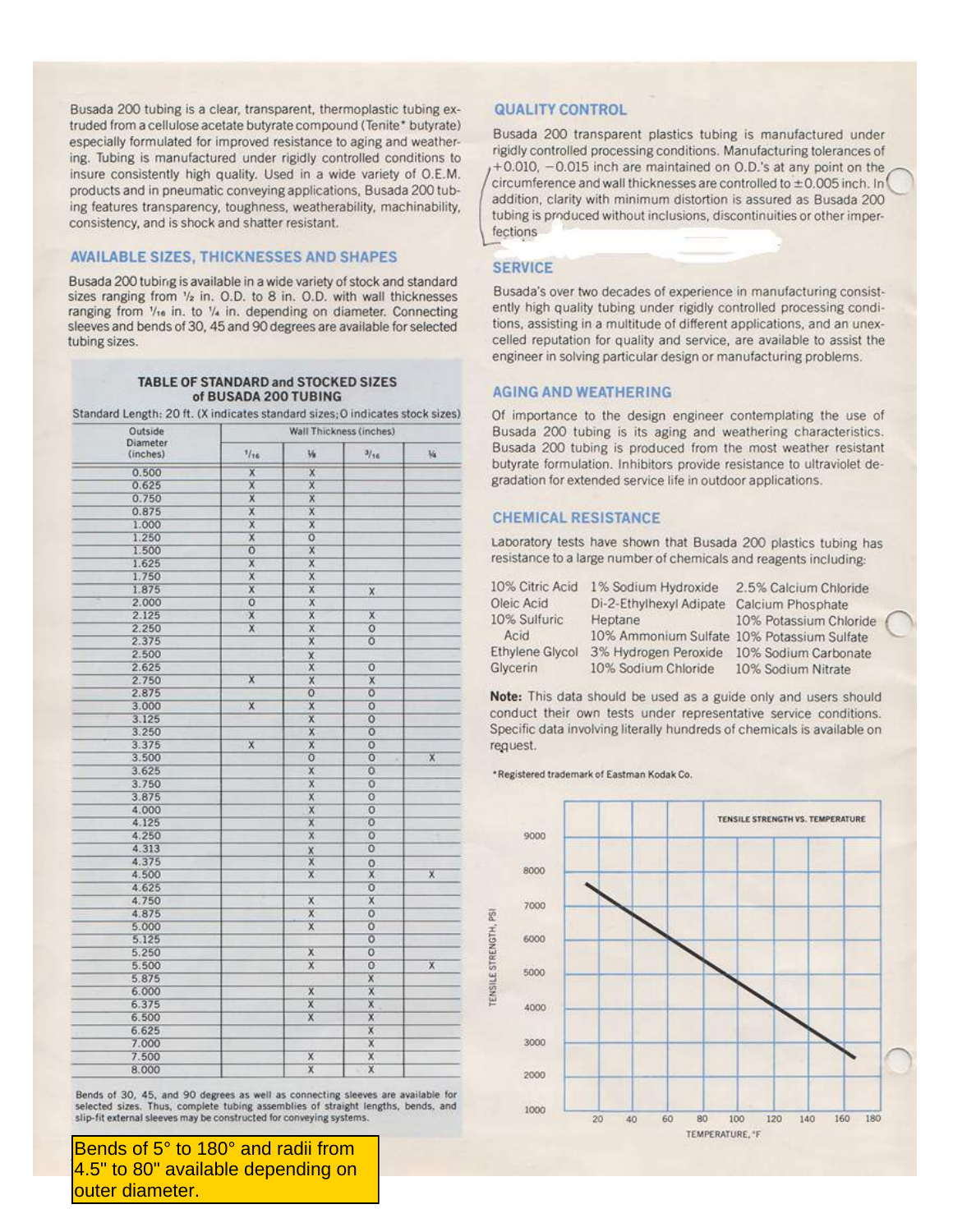| <b>TENITE Acetate</b><br>(Specific gravity   | 036         |                     |                    |            |                           |             |             |            |     |      |              |
|----------------------------------------------|-------------|---------------------|--------------------|------------|---------------------------|-------------|-------------|------------|-----|------|--------------|
| approximately 1.28)                          | 130<br>*180 | 105<br>131          | 110<br>132         |            |                           |             |             |            |     |      |              |
| <b>TENITE Butyrate</b><br>(Specific gravity) | 264         |                     |                    | 285<br>565 | 530<br>$\blacksquare$ 575 | 550<br>*580 |             |            | 485 | 576  | <b>A</b> 581 |
| approximately 1.18)                          | 525         |                     |                    | 438        | <b>0562</b>               |             | 460         |            | 461 | 462  |              |
|                                              |             |                     |                    |            |                           |             | $\lambda$   |            | 465 | ●513 |              |
|                                              |             |                     |                    |            |                           |             | 563         |            |     |      |              |
|                                              | 568         |                     |                    |            |                           |             |             |            |     |      |              |
| <b>TENITE Propionate</b>                     | 358         | ★380                |                    |            |                           |             | 307         | *381       |     |      |              |
| (Specific gravity)                           | 350         |                     |                    |            |                           |             |             |            |     |      |              |
| approximately 1.18)                          | 363         |                     |                    |            |                           |             |             |            |     |      |              |
|                                              |             |                     |                    |            |                           |             | 353         |            |     |      |              |
|                                              | 364         | ▲369                |                    |            |                           |             | 365         |            |     |      |              |
|                                              | 360<br>377  | ▲371<br><b>X382</b> | $\Box$ 375<br>₩383 |            |                           |             | 372<br>*384 | $\Box$ 376 |     |      |              |

| <b>Table 2 Typical Properties</b>                                        |                              |                       |                        |                                        |                      |
|--------------------------------------------------------------------------|------------------------------|-----------------------|------------------------|----------------------------------------|----------------------|
| Property                                                                 | <b>Units</b>                 | <b>ASTM</b><br>Method | Acetate<br>105-MS      | <b>Butyrate</b><br>264-MH              | Propionate<br>360-H2 |
| <b>Specific Gravity</b>                                                  |                              | D 792                 | 1.26                   | 1.19                                   | 1.20                 |
| Tensile Strength at Yield                                                | <b>MPa</b>                   | D 638                 | 22.8                   | 33.1                                   | 31.7                 |
| (50 mm/min [2 in./min])                                                  | psi                          |                       | 3000                   | 4800                                   | 4600                 |
| Elongation at Break (50 mm/min [2 in./min])                              | $\frac{1}{2}$                | D 638                 | 30                     | 50                                     | 45                   |
| Modulus of Elasticity in Bending                                         | <b>MPa</b>                   | D 790                 | 1310                   | 1379                                   | 1448                 |
| (127 mm/min [0.05 in./min])                                              | $105$ psi                    |                       | 1.9                    | 2.00                                   | 2.10                 |
| <b>Flexural Strength</b>                                                 | <b>MPa</b>                   | D 790                 | 33.1                   | 45.5                                   | 41.4                 |
| $(1.27$ mm/min $[0.05$ in./min])                                         | psi                          |                       | 4800                   | 6600                                   | 6000                 |
| Izod Impact Strength at 23°C (-40°C)                                     | J/m                          | D 256                 | 235 (59)               | 240 (96)                               | 416 (107)            |
| (3.2 mm x 12.7 mm [% in. x % in.] specimen)                              | ft-Ibf/in.                   |                       | 4.4(1.1)               | 4.5(1.8)                               | 7.8(2.0)             |
| Deflection Temperature (conditioned 4 h @ 70°C)<br>at 1.82 MPa (264 psi) | $^{\circ}$ C ( $^{\circ}$ F) | D 648                 | 57 (135)               | 74 (165)                               | 75 (167)             |
| at 0.455 MPa (66 psi)                                                    | $^{\circ}$ C ( $^{\circ}$ F) |                       | 70 (158)               | 85 (185)                               | 83 (181)             |
| Light Transmission (1.52 mm [0.060 in.] thickness                        | $\%$                         | E 308                 | >90                    | >90                                    | >90                  |
| UV Light Screening (>99% Absorbed)                                       | $\%$                         | E 308                 |                        | - Formulations Available Upon Request- |                      |
| Haze (1.52 mm [0.060 in.] thickness)                                     | $\%$                         | D 1003                | < 8.5                  | < 8.5                                  | < 8.5                |
| Coefficient of Linear Thermal Expansion                                  | $^{\circ}$ C-1               | D 696                 | 12 x 10-5              | 12 x 10-5                              | 11 x 10-5            |
|                                                                          | $^{\circ}$ F-1               |                       | $7 \times 10^{-5}$     | 7 x 10-5                               | 6 x 10-5             |
| <b>Dielectric Strength</b>                                               | kV/mm                        | D 149                 | 14.5                   | 16.6                                   | 15.9                 |
|                                                                          | V/mil                        |                       | 368                    | 422                                    | 404                  |
| <b>Dielectric Constant</b>                                               | @ 10 <sup>6</sup> Hz         | D 150                 | 3.5                    | 3.3                                    | 3.3                  |
| <b>Dissipation Factor</b>                                                | @ 10 <sup>6</sup> Hz         | D 150                 | 0.05                   | 0.02                                   | 0.03                 |
| <b>Volume Resistivity</b>                                                | ohm•cm                       | D 257                 | $1.6 \times 10^{13}$   | $1.6 \times 10^{15}$                   | $2.6 \times 10^{15}$ |
| <b>Surface Resistivity</b>                                               | ohm/sq                       | D 257                 | 6.8 x 10 <sup>14</sup> | $1.4 \times 10^{16}$                   | $3.9 \times 10^{16}$ |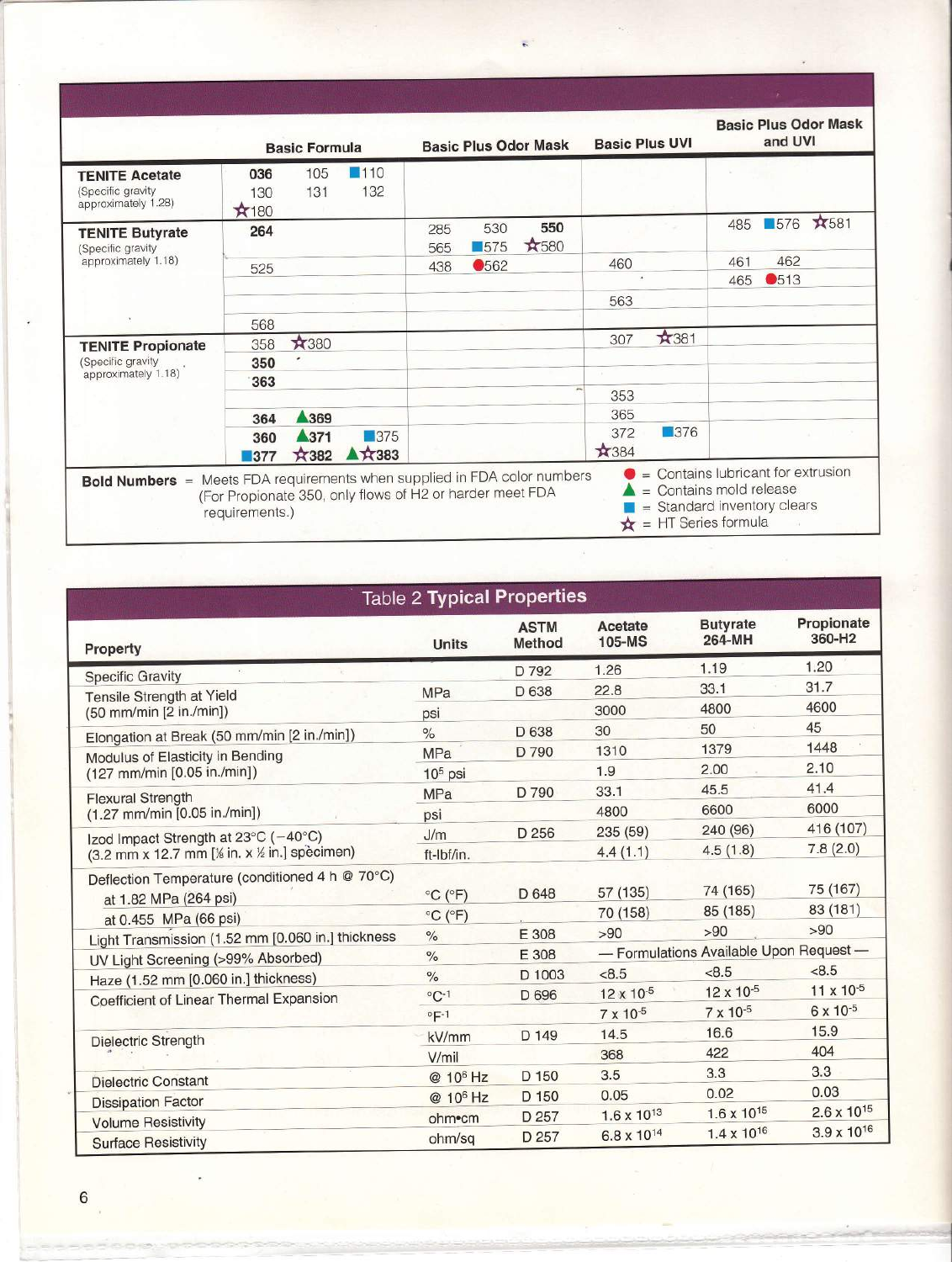



## **Tenite™ Butyrate 576E3720010 Clear, Trsp**

## **Application/Uses**

- **Furniture/Furniture trim**
- **Recreational**

## **Product Description**

Tenite™ cellulosic plastics are noted for their excellent balance of properties - toughness, hardness, strength, surface gloss, clarity, and a warm feel. The mechanical properties of Tenite™ cellulosic plastics differ with plasticizer levels. Lower plasticizer content yields a harder surface, higher heat resistance, greater rigidity, higher tensile strength, and better dimensional stability. Higher plasticizer content increases impact strength. Color concentrates are available in let-down ratios from 10:1 to 40:1. Tenite™ Cellulose Acetate Butyrate 576-10 contains an odor mask and an ultra-violet inhibitor(UVI). It has a plasticizer level of 10%.

## **Typical Properties**

| Property <sup>a</sup>                 | Test <sup>b</sup><br><b>Method</b> | <b>Typical Value, Units<sup>c</sup></b>    |
|---------------------------------------|------------------------------------|--------------------------------------------|
| Plasticizer                           |                                    | 10%                                        |
| Specific Gravity                      | D 792                              | 1.19                                       |
| <b>Mechanical Properties</b>          |                                    |                                            |
| Tensile Stress @ Yield                | D 638                              | 33.1 MPa (4800 psi)                        |
| Tensile Stress @ Break                | D 638                              | 43.4 MPa (6300 psi)                        |
| Elongation @ Break                    | D 638                              | 50%                                        |
| <b>Flexural Modulus</b>               | D 790                              | 1379 MPa $(2.00 \times 10^5 \,\text{psi})$ |
| Flexural Yield Strength               | D 790                              | 45.5 MPa (6600 psi)                        |
| Rockwell Hardness, R Scale            | D 785                              | 78                                         |
| Izod Impact Strength, Notched         |                                    |                                            |
| @ 23°C (73°F)                         | D 256                              | 240 J/m $(4.5 ft·lbf/in.)$                 |
| $@ -40°C (-40°F)$                     | D 256                              | 96 J/m $(1.8 ft·lbf/in.)$                  |
| <b>Thermal Properties</b>             |                                    |                                            |
| $\mathbf d$<br>Deflection Temperature |                                    |                                            |
| @ 1.82 MPa (264 psi)                  | D 648                              | 74°C (165°F)                               |
| @ 0.455 MPa (66 psi)                  | D 648                              | 85°C (185°F)                               |
| d<br>Vicat Softening Temperature      | D 1525                             | 104°C (219°F)                              |